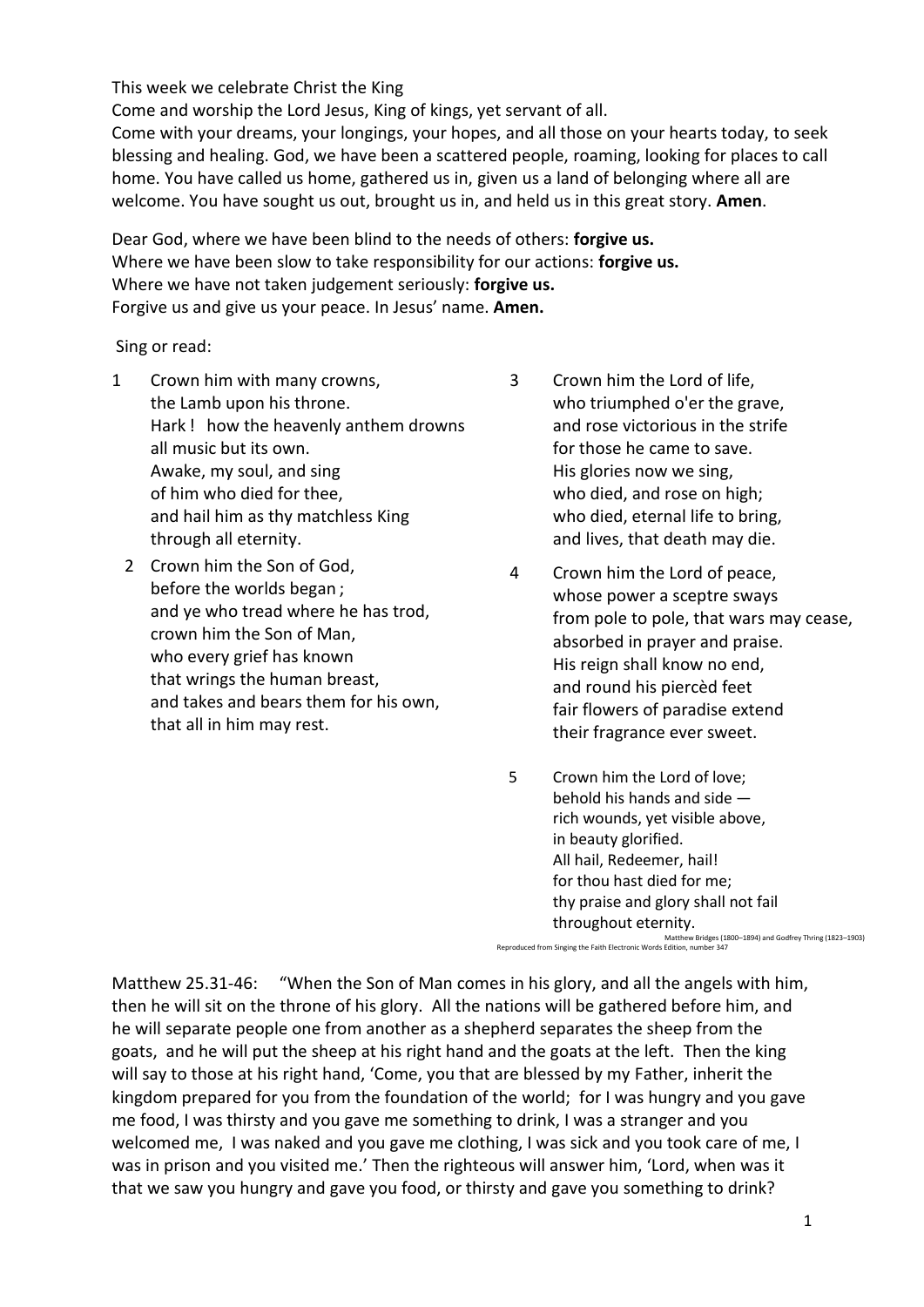And when was it that we saw you a stranger and welcomed you, or naked and gave you clothing? And when was it that we saw you sick or in prison and visited you?' And the king will answer them, 'Truly I tell you, just as you did it to one of the least of these who are members of my family, you did it to me.' Then he will say to those at his left hand, 'You that are accursed, depart from me into the eternal fire prepared for the devil and his angels; for I was hungry and you gave me no food, I was thirsty and you gave me nothing to drink, I was a stranger and you did not welcome me, naked and you did not give me clothing, sick and in prison and you did not visit me.' Then they also will answer, 'Lord, when was it that we saw you hungry or thirsty or a stranger or naked or sick or in prison, and did not take care of you?' Then he will answer them, 'Truly I tell you, just as you did not do it to one of the least of these, you did not do it to me.' And these will go away into eternal punishment, but the righteous into eternal life."

## **We stand before God's throne beside those in every kind of need. Thank you, Lord, that we do not stand alone with no-one to help us. As we bring our own needs before you, help us to be gracious in accepting the care and help of others.**

**Make us more aware of the practical needs and more courageous in putting our faith into practice in acts of kindness. Amen**

Reflection: A few years ago, when I was on sabbatical, I spent 35 days on a silent retreat. Where I completed the Spiritual Exercises of St Ignatius. St Ignatius of Loyola was a Spanish priest and theologian who founded the Jesuit order in 1534. Known for its missionary, educational, and charitable works, the Jesuit order was a leading force in the modernizing of the Roman Catholic Church.

As part of this retreat I had to complete the 'Two Standards' (flags) meditation. This was done over 24 hours. Ignatius deemed that there is a battle between good and evil going on in the world and in our hearts. It is

important that we are aware of this battle. In this meditation, we were instructed to imagine the armies of Christ and Satan in a big field. Each group has a standard or flag, which helps everyone know their position on the battlefield.

Which Standard do you choose to stand under? Satan starts by getting us to fixate on our possessions. He wants our wealth and possessions to become the focus of our lives and worldly success to be the goal of our lives.

Evilness whispers to us that we need the praise and acceptance of others, and tells us that because of our successes, we deserve honours. Finally, he tries to convince us that we did it by ourselves. He tells us to be proud of what we have accomplished. He wants us to adopt the attitude of "look at me and what I have done."

On the other hand, Ignatius gets us to consider Christ as he stands on the great field in a lowly place. We are to listen as Christ instructs his followers to go out into the world and lead everyone to freedom. Under Christ's standard we see spiritual poverty, insults, and humility. These lead to true freedom. It's not however, as easy as it sounds! To stand under Christ's flag, is to be a soldier of Christ, which means to accept the same 'pay and rations.' The same conditions as Christ, the leader of our army. It is a big ask of anyone. Just think of what is most precious to you. Go on take some time to consider……The rest of this wordship can wait. You could even give yourself 24hours, like I had.

In fact, I took 48 hours to complete this Spiritual Exercise, as my retreat leader made me do it all over again. Why you may ask? I will confess it was because I was angry. As I meditated

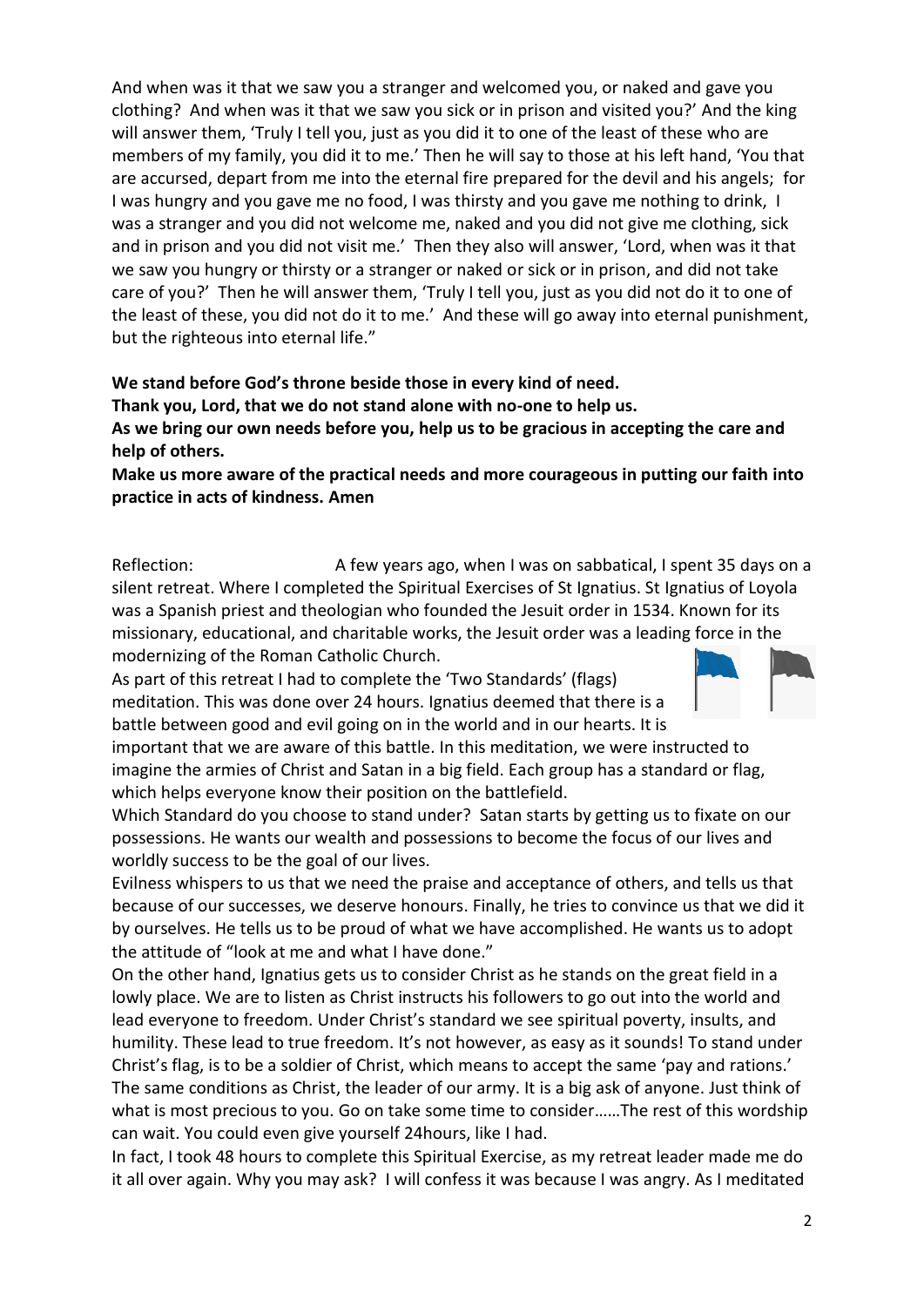on what it meant to be under Christ's Standard to sacrifice all that was important to me, I felt resentful. I thought of the four years I had spent at Theological college in Bristol while my husband Richard, back in Portsmouth, looked after our three Children alone. During that time, I missed all their birthdays, parents' evenings at school, school proms and many other events and celebrations. One of the things I used to think about while I was away was…'One day we will all be back together as a family of five.' I found some comfort in this thought. However, we never were back as a family of five. By the time I had finished my training, our two sons had gone off to University never to return home. As a mother I had sacrifice those precious years with my family. I questioned why had standing under Christ's Standard cost me so much? I was livid. Yes, you could say I was cross with God. Yes, of course serving God is a privilege, but serving His church was hard. Before going on the retreat, I had several years trying to help and support a divided congregation. There had been many difficult meetings I had to Chair. Many challenging and demanding situations I had to try and resolve. Backlash and criticisms, I had to deal with. There were moments when I thought of the four years I had given up, away from my family…. 'was it worth it'…? To Chair such meetings to be involved in such situations in the church, was it worth it? I will tell you, there were many times I thought that it had not been worth it! By the end of the retreat however, I came to appreciate that I had given Christ and His Church the most precious gift I had. The people who I valued the most, which was my family who I love dearly. To be resentful of the gift I had given would be to devalue the sacrifice. To serve Christ who had given his life for me, yes, He should have my most costly gift.

We are called to a life of selflessness, and such a life will put us at odds with the world, which could result in insults and rejection. Finally, Christ calls us to a life of humility, a life of unconditional love and service for God and others.

The purpose of this meditation is to help us understand the value systems of Christ and the 'Tempter' and to see which value system we are living. Periodically, we need to look at our lives to see where we are standing in relation to the standards of Christ and the Tempter. If we find that we have drifted a little closer to the other standard, we can strive to live a life of spiritual poverty by serving others through humble love and compassion. Remember we are called to live in this world but be of God's world. So, whose standard are you standing under?

We stand before God's throne beside those who suffer sickness and disease, who live with physical, mental, or emotional pain.

We pray for their families, friends, and all whose are called to bring healing, that they may see beyond the symptoms to see as you see and love as you love. Lord, open our eyes. **Lord, open our eyes to see you in the members of your family.** 

We stand before God's throne beside those of all nations and their leaders. We pray for compassion in our life together,

that justice tempered with mercy may guide those who make and uphold our laws. Lord, open our eyes. **Lord, open our eyes to see you in the members of your family.** 

We stand before God's throne, beside the whole church of God We give thanks for the many examples of your care and compassion put into practice. We pray that we may stand with confidence before your throne with all who have lived by faith and have witnessed to your great love.

**Lord, open our eyes. Lord, open our eyes to see you in the members of your family. Amen.**